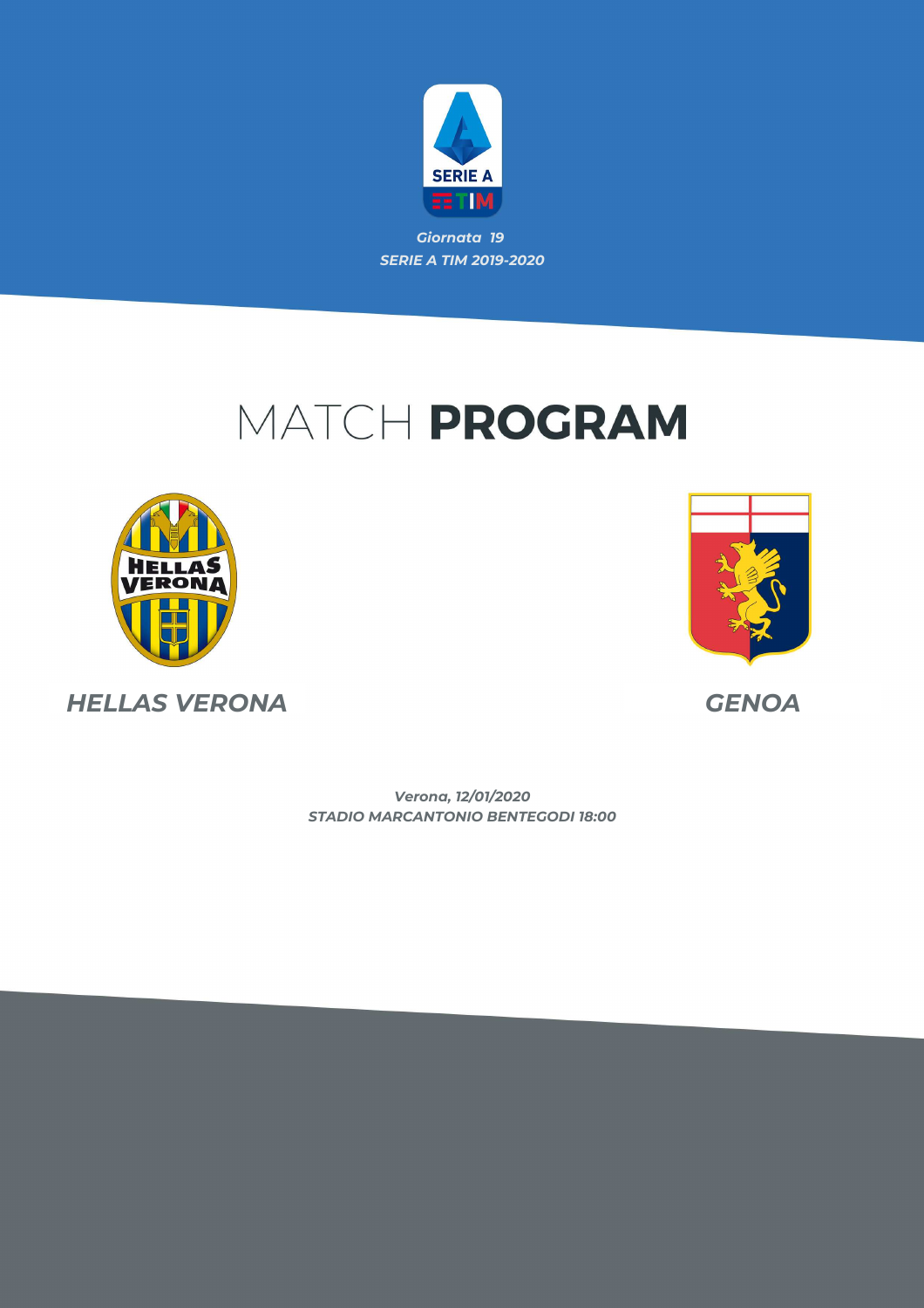



#### **HELLAS VERONA** *vs* GENOA *STADIO MARCANTONIO BENTEGODI 18:00 Verona, 12/01/2020*



### *RISULTATI STAGIONALI*

| <b>TOTALI</b>         | <b>PTI</b> | <b>GIOC</b> | <b>VINTE</b>            | <b>NULLE</b> | <b>PERSE</b> | GF | <b>GS</b> | <b>DIFF.RETI</b>            |
|-----------------------|------------|-------------|-------------------------|--------------|--------------|----|-----------|-----------------------------|
| <b>HELLAS VERONA</b>  | 22         | 17          | 6                       | 4            | 7            | 79 | 20        | $-7$                        |
| <b>GENOA</b>          | 14         | 18          | 3                       | 67           | 10           | 79 | 36        | $-17$                       |
| <b>CASA/TRASFERTA</b> | <b>PTI</b> | <b>GIOC</b> | <b>VINTE</b>            | <b>NULLE</b> | <b>PERSE</b> | GF | GS        | <b>MEDIA</b><br><b>GOAL</b> |
| <b>HELLAS VERONA</b>  | 12         | 9           | $\overline{\mathbf{3}}$ | 3            | 3            | 10 | 10        | 7.7                         |
| <b>GENOA</b>          | 4          | 9           | $\boldsymbol{0}$        | 4            | 5            | 9  | 24        |                             |

### *ULTIMI PRECEDENTI*

| 2017-18 34^ G             | <b>GENOA</b>                                                                                                  | <b>HELLAS VERONA</b>               |         |
|---------------------------|---------------------------------------------------------------------------------------------------------------|------------------------------------|---------|
| 23/04/2018                | 7'(1°T) I. MEDEIROS, 33'(2°T) D. BESSA, 48'(2°T) G.<br><b>PANDEV</b>                                          | 19'(2°T) ROMULO                    | $3 - 7$ |
| 2017-18 15 <sup>^</sup> G | <b>HELLAS VERONA</b>                                                                                          | <b>GENOA</b>                       |         |
| 04/12/2017                |                                                                                                               | 47'(1°T) G. PANDEV                 | $O-I$   |
| 2015-16 21^ G             | <b>HELLAS VERONA</b>                                                                                          | <b>GENOA</b>                       |         |
| 24/01/2016                | 39'(1°T) G. PAZZINI                                                                                           | 19'(1°T)[A] F. COPPOLA             | $1 - 7$ |
| 2015-16 2 <sup>^</sup> G  | <b>GENOA</b>                                                                                                  | <b>HELLAS VERONA</b>               |         |
| 30/08/2015                | 12'(2°T) L. PAVOLETTI, 31'(2°T) S. GAKPE'                                                                     |                                    | $2 - 0$ |
| 2014-15 23^ G             | <b>GENOA</b>                                                                                                  | <b>HELLAS VERONA</b>               |         |
| 15/02/2015                | 10'(1°T)[A] A. AGOSTINI, 12'(1°T) M. NIANG, 30'(1°T) M.<br>NIANG, 20'(2°T) A. BERTOLACCI, 41'(2°T) D. PEROTTI | 20'(1°T) L. TONI, 12'(2°T) L. TONI | $5-2$   |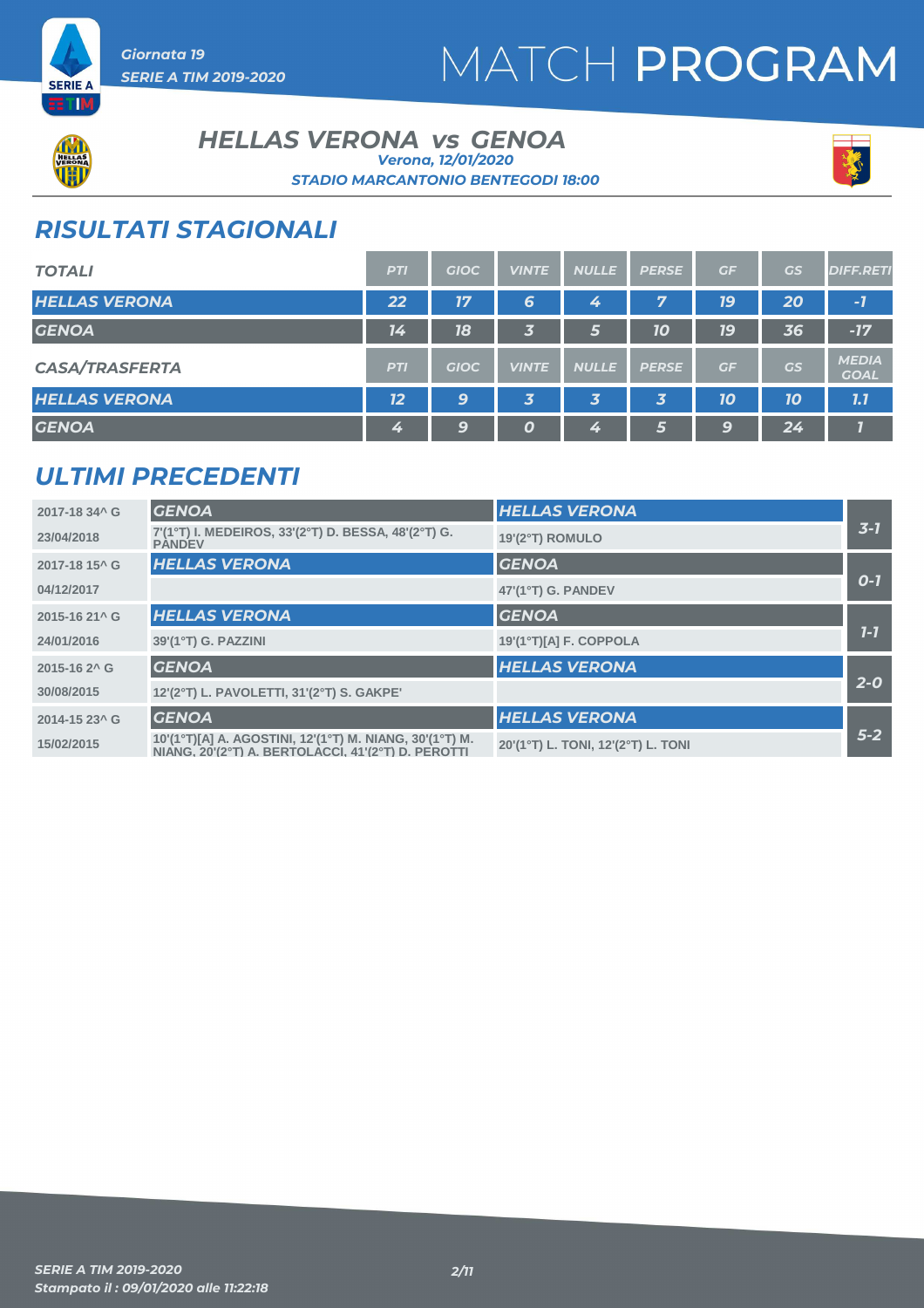



ETIM

#### **HELLAS VERONA** *vs* GENOA *STADIO MARCANTONIO BENTEGODI 18:00 Verona, 12/01/2020*



### *ROSA DELLE SQUADRE*

| <b>HELLAS VERONA</b>               | PRES. A          | <b>GOL A</b>             | <b>GOL 2019-20</b>       | <b>PRES. 2019-20</b> | MIN. 2019-20     |
|------------------------------------|------------------|--------------------------|--------------------------|----------------------|------------------|
| <b>PORTIERI</b>                    |                  |                          |                          |                      |                  |
| <b>1 MARCO SILVESTRI</b>           | 22               | 32                       | 20                       | 17                   | 1636             |
| <b>22 ALESSANDRO BERARDI</b>       | $\boldsymbol{O}$ | $\boldsymbol{O}$         | $\boldsymbol{O}$         | $\boldsymbol{O}$     | $\boldsymbol{o}$ |
| <b>77 DORIAN JERZY CIEZKOWSKI</b>  | O                | O                        | $\boldsymbol{O}$         | O                    | O                |
| <b>96 BORIS RADUNOVIC</b>          | $\overline{1}$   | $\overline{I}$           | $\boldsymbol{0}$         | O                    | 0                |
| <b>DIFENSORI</b>                   |                  |                          |                          |                      |                  |
| <b>5 DAVIDE FARAONI</b>            | 75               | 5                        | $\overline{2}$           | 17                   | 1636             |
| <b>13 AMIR RRAHMANI</b>            | 17               | $\boldsymbol{0}$         | $\boldsymbol{0}$         | 17                   | 1618             |
| <b>15 SALVATORE BOCCHETTI</b>      | 76               | $\mathbf{7}$             | $\boldsymbol{O}$         | 5                    | 326              |
| <b>17 ALESSANDRO CRESCENZI</b>     | 22               | $\boldsymbol{0}$         | $\boldsymbol{0}$         | $\boldsymbol{O}$     | $\boldsymbol{0}$ |
| <b>21 KORAY GUNTER</b>             | 29               | O                        | $\boldsymbol{O}$         | 15                   | 1311             |
| <b>24 MARASH KUMBULLA</b>          | 77               | $\mathbf{I}$             | $\overline{I}$           | 77                   | 942              |
| 27 PAWEL DAWIDOWICZ                | 8                | O                        | $\boldsymbol{O}$         | 8                    | 429              |
| <b>30 DE OLIVEIRA WESLEY</b>       | $\boldsymbol{O}$ | $\boldsymbol{O}$         | $\boldsymbol{0}$         | O                    | $\boldsymbol{o}$ |
| <b>33 ALAN EMPEREUR</b>            | 3                | O                        | $\boldsymbol{O}$         | 3                    | 247              |
| <b>39 DESTINY UDOGIE</b>           | $\boldsymbol{O}$ | $\boldsymbol{O}$         | $\boldsymbol{0}$         | O                    | $\boldsymbol{o}$ |
| 98 CLAUD ADJAPONG                  | 33               | $\overline{2}$           | O                        | $\bf{7}$             | 10               |
| <b>CENTROCAMPISTI</b>              |                  |                          |                          |                      |                  |
| <b>3 LUIGI VITALE</b>              | 48               | $\mathbf{7}$             | $\boldsymbol{0}$         | 2                    | 45               |
| 4 MIGUEL VELOSO                    | <b>129</b>       | 5                        | $\overline{2}$           | 14                   | 1228             |
| <b>7 EMMANUEL BADU</b>             | <b>171</b>       | 10                       | 0                        | $\mathbf{7}$         | 13               |
| <b>8 LIAM HENDERSON</b>            | 4                | $\boldsymbol{0}$         | $\boldsymbol{O}$         | 4                    | 210              |
| <b>12 DANIEL BESSA</b>             | 62               | 4                        | $\boldsymbol{0}$         | O                    | 0                |
| <b>14 VALERIO VERRE</b>            | 70               | $\overline{2}$           | $\overline{2}$           | 76                   | 956              |
| <b>18 LUCAS FELIPPE NASCIMENTO</b> | 0                | 0                        | $\boldsymbol{0}$         | 0                    | 0                |
| <b>20 MATTIA ZACCAGNI</b>          | 25               | O                        | $\boldsymbol{O}$         | 76                   | 1084             |
| <b>23 ANTONIO DI GAUDIO</b>        | 41               | 3                        | $\boldsymbol{O}$         | 0                    | Ο                |
| <b>25 ANDREA DANZI</b>             | 6                | $\boldsymbol{O}$         | $\boldsymbol{0}$         | $\mathbf{I}$         | 4                |
| <b>32 MATTEO PESSINA</b>           | 28               | $\overline{2}$           | $\overline{2}$           | 76                   | 1095             |
| <b>34 SOFYAN AMRABAT</b>           | 76               | $\boldsymbol{O}$         | $\boldsymbol{O}$         | 16                   | 1434             |
| <b>88 DARKO LAZOVIC</b>            | <b>119</b>       | 6                        | $\overline{1}$           | 17                   | 1591             |
| <b>ATTACCANTI</b>                  |                  |                          |                          |                      |                  |
| 9 MARIUSZ STEPINSKI                | 69               | 13                       | $\overline{2}$           | 12                   | 552              |
| <b>10 SAMUEL DI CARMINE</b>        | 77               | $\overline{\mathcal{S}}$ | $\overline{\mathcal{Z}}$ | 9                    | 592              |
| <b>11 GIAMPAOLO PAZZINI</b>        | 373              | <b>113</b>               | $\overline{2}$           | 5                    | 137              |
| <b>16 ABDOULAYE TRAORE</b>         | $\boldsymbol{o}$ | $\boldsymbol{O}$         | $\boldsymbol{O}$         | $\boldsymbol{o}$     | $\boldsymbol{0}$ |
| <b>19 LUBOMIR TUPTA</b>            | $\overline{2}$   | 0                        | 0                        | 0                    | 0                |
| <b>29 EDDIE SALCEDO</b>            | 11               | $\overline{I}$           | $\overline{I}$           | 9                    | 476              |
| <b>66 GENNARO TUTINO</b>           | 6                | O                        | $\pmb{o}$                | 6                    | 250              |
| <b>STAFF TECNICO</b>               |                  |                          |                          |                      |                  |

*IVAN JURIC*

*Diffidato*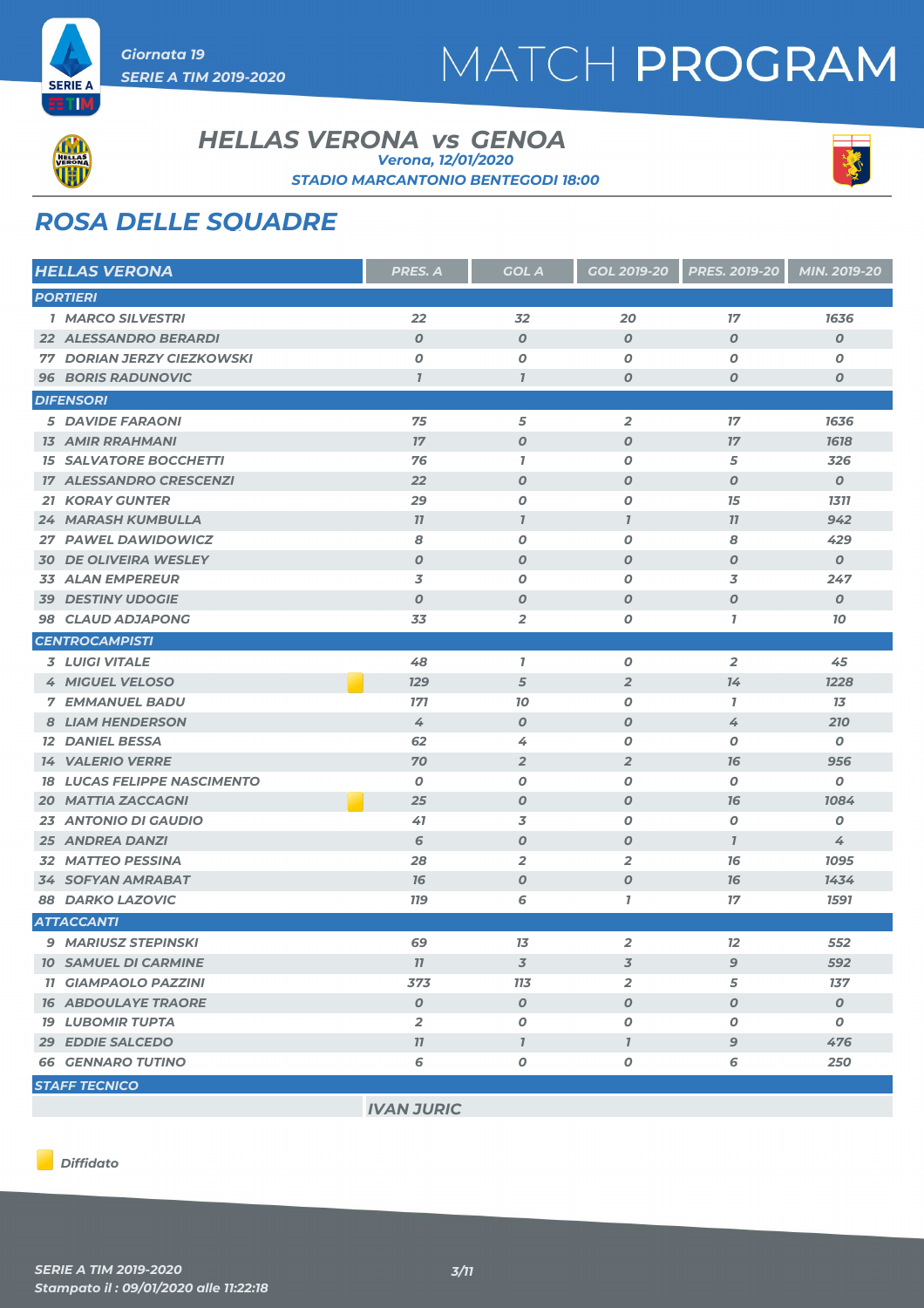



**ETM** 

### **HELLAS VERONA** *vs* GENOA

*Verona, 12/01/2020*

*STADIO MARCANTONIO BENTEGODI 18:00*



|                  | <b>GENOA</b>                        | PRES. A          | <b>GOL A</b>     | GOL 2019-20      | <b>PRES. 2019-20</b> | MIN. 2019-20     |  |
|------------------|-------------------------------------|------------------|------------------|------------------|----------------------|------------------|--|
|                  | <b>PORTIERI</b>                     |                  |                  |                  |                      |                  |  |
|                  | <b>1 MATTIA PERIN</b>               | 187              | 256              | $\mathbf{I}$     | $\mathbf{7}$         | 97               |  |
|                  | <b>22 FEDERICO MARCHETTI</b>        | 233              | 287              | $\boldsymbol{O}$ | $\boldsymbol{O}$     | $\boldsymbol{0}$ |  |
|                  | <b>25 ROK VODISEK</b>               | 0                | $\boldsymbol{o}$ | 0                | $\boldsymbol{0}$     | 0                |  |
| 93               | <b>JANDREI</b>                      | $\overline{I}$   | $\overline{I}$   | $\boldsymbol{O}$ | $\boldsymbol{0}$     | $\boldsymbol{o}$ |  |
|                  | <b>97 IONUT RADU</b>                | 51               | 81               | 35               | 17                   | 1634             |  |
| <b>DIFENSORI</b> |                                     |                  |                  |                  |                      |                  |  |
|                  | 2 CHRISTIAN ZAPATA                  | 291              | 9                | $\mathbf{I}$     | 12                   | <b>1159</b>      |  |
|                  | <b>3 ANTONIO BARRECA</b>            | 43               | O                | $\boldsymbol{O}$ | 6                    | 403              |  |
|                  | <b>4 DOMENICO CRISCITO</b>          | <b>171</b>       | 77               | 4                | 12                   | 1057             |  |
|                  | 5 EDOARDO GOLDANIGA                 | 88               | 6                | $\boldsymbol{O}$ | $\mathbf{7}$         | 56               |  |
|                  | <b>13 JAWAD EL YAMIQ</b>            | $\overline{7}$   | 0                | 0                | 3                    | 207              |  |
|                  | <b>14 DAVIDE BIRASCHI</b>           | 71               | $\boldsymbol{o}$ | $\boldsymbol{O}$ | $\overline{7}$       | 624              |  |
|                  | <b>17 CRISTIAN ROMERO</b>           | 43               | $\overline{2}$   | 0                | 76                   | 1517             |  |
|                  | <b>32 PETER ANKERSEN</b>            | 77               | O                | $\boldsymbol{O}$ | 77                   | 663              |  |
|                  | 72 VASCO DA CUNHA                   | 0                | 0                | Ο                | 0                    | ο                |  |
|                  | <b>CENTROCAMPISTI</b>               |                  |                  |                  |                      |                  |  |
|                  | <b>8 LUKAS LERAGER</b>              | 25               | $\mathbf{I}$     | O                | 11                   | 862              |  |
|                  | <b>15 FILIP JAGIELLO</b>            | 4                | $\boldsymbol{O}$ | $\boldsymbol{O}$ | 4                    | 184              |  |
|                  | <b>18 PAOLO GHIGLIONE</b>           | 25               | $\bf{7}$         | 0                | 76                   | 1354             |  |
|                  | <b>20 LASSE SCHONE</b>              | 15               | $\mathbf{I}$     | $\overline{I}$   | 15                   | 1285             |  |
|                  | 21 IVAN RADOVANOVIC                 | 277              | 3                | 0                | 76                   | 1236             |  |
|                  | <b>27 STEFANO STURARO</b>           | 102              | 5                | $\mathbf{I}$     | 4                    | 336              |  |
|                  | <b>28 KEVIN AGUDELO</b>             | 8                | $\mathbf{7}$     | $\overline{1}$   | 8                    | 679              |  |
|                  | 29 FRANCESCO CASSATA                | 39               | 3                | 0                | 10                   | 737              |  |
|                  | 33 MARKO PAJAC                      | 25               | $\overline{2}$   | 0                | 77                   | 815              |  |
|                  | <b>36 MATTIA ZENNARO</b>            | $\boldsymbol{O}$ | $\boldsymbol{O}$ | $\boldsymbol{0}$ | $\boldsymbol{O}$     | $\boldsymbol{o}$ |  |
|                  | <b>65 NICOLO' ROVELLA</b>           | $\overline{1}$   | O                | 0                | $\overline{1}$       | 28               |  |
|                  | <b>73 PATRIZIO MASINI</b>           | $\boldsymbol{O}$ | O                | O                | $\boldsymbol{0}$     | $\boldsymbol{0}$ |  |
|                  | <b>85 VALON BEHRAMI</b>             | 207              | 6                | 0                | $\mathbf{7}$         | 25               |  |
|                  | <b>89 STEEVE MIKE EBOUA EBONGUE</b> | $\boldsymbol{0}$ | $\boldsymbol{O}$ | O                | $\boldsymbol{0}$     | $\boldsymbol{o}$ |  |
|                  | <b>91 RICCARDO SAPONARA</b>         | 131              | 18               | Ο                | 4                    | <b>178</b>       |  |
|                  | <b>ATTACCANTI</b>                   |                  |                  |                  |                      |                  |  |
|                  | <b>9 TONI SANABRIA</b>              | 27               | 3                | 0                | 8                    | 396              |  |
|                  | <b>10 SINAN GUMUS</b>               | 3                | 0                | O                | 3                    | 112              |  |
|                  | <b>11 CHRISTIAN KOUAME</b>          | 49               | 9                | 5                | 77                   | 971              |  |
|                  | <b>19 GORAN PANDEV</b>              | 425              | 89               | 4                | 15                   | 739              |  |
|                  | <b>23 MATTIA DESTRO</b>             | 223              | 70               | 0                | 5                    | 203              |  |
|                  | <b>24 FLAVIO JUNIOR BIANCHI</b>     | $\boldsymbol{0}$ | $\pmb{o}$        | O                | $\boldsymbol{o}$     | $\boldsymbol{0}$ |  |
|                  | <b>30 ANDREA FAVILLI</b>            | 15               | 0                | 0                | 8                    | 269              |  |
|                  | <b>56 DENILHO CLEONISE</b>          | 4                | 0                | O                | 4                    | 56               |  |
|                  | <b>61 LUCA MORO</b>                 | 0                | 0                | Ο                | 0                    | 0                |  |
|                  | <b>99 ANDREA PINAMONTI</b>          | 45               | $\overline{7}$   | $\overline{2}$   | 15                   | 1205             |  |
|                  | <b>STAFF TECNICO</b>                |                  |                  |                  |                      |                  |  |
|                  |                                     |                  |                  |                  |                      |                  |  |

*DAVIDE NICOLA*

*Diffidato*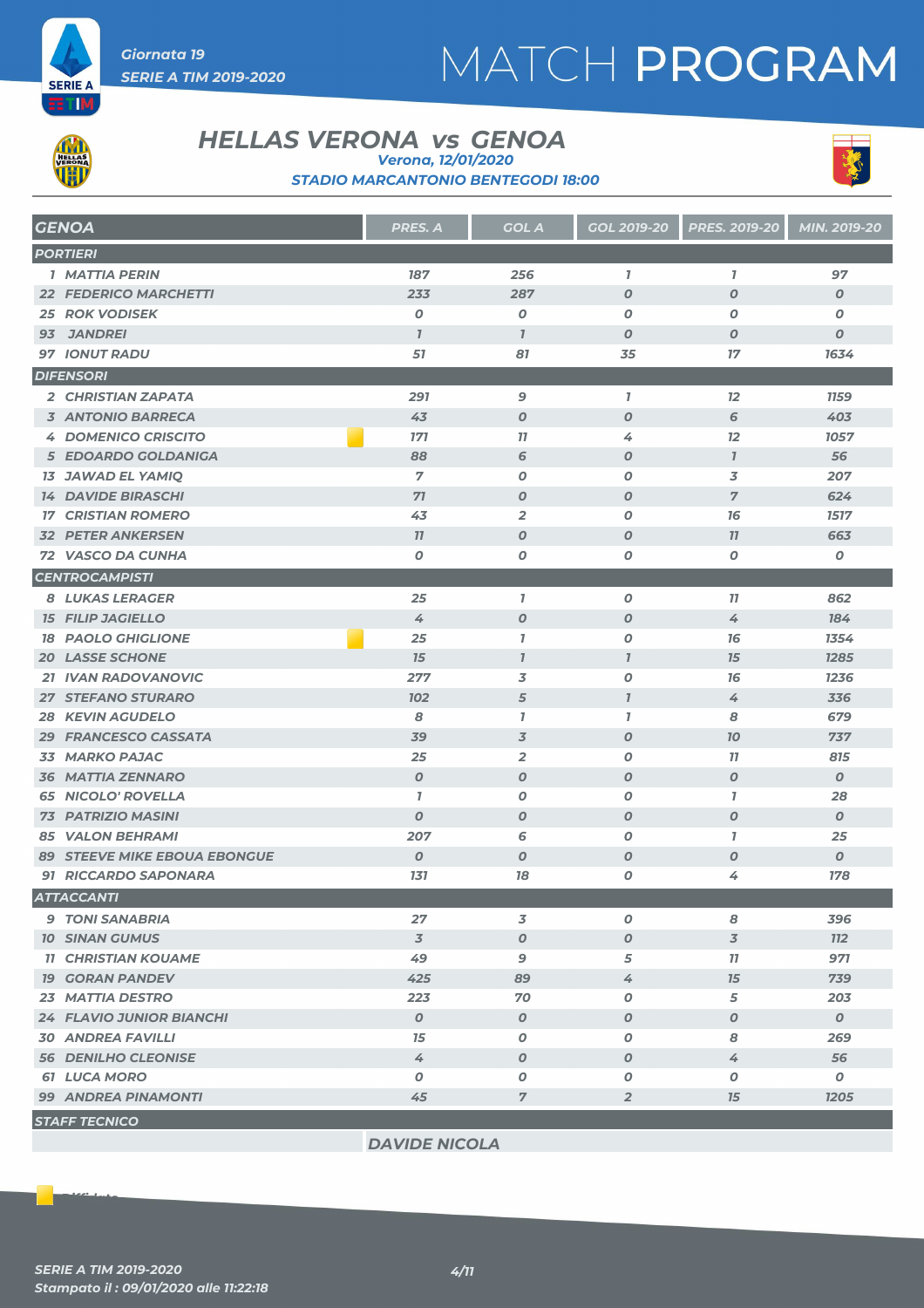



ETIM

*HELLAS VERONA*

#### **HELLAS VERONA** *vs* GENOA *Verona, 12/01/2020*

*STADIO MARCANTONIO BENTEGODI 18:00*



### *RENDIMENTO RECENTE*

| <b>FILLAS VERUNA</b> |                                                                                                                            |                                                                             |         |
|----------------------|----------------------------------------------------------------------------------------------------------------------------|-----------------------------------------------------------------------------|---------|
| <b>18^ GIORNATA</b>  | <b>SPAL</b>                                                                                                                | <b>HELLAS VERONA</b>                                                        |         |
| 05/01/2020           |                                                                                                                            | 14'(1°T) G. PAZZINI, 41'(2°T) M. STEPINSKI                                  | $0 - 2$ |
| <b>17^ GIORNATA</b>  | LAZIO                                                                                                                      | <b>HELLAS VERONA</b>                                                        |         |
| 05/02/2020           |                                                                                                                            |                                                                             |         |
| <b>16^ GIORNATA</b>  | <b>HELLAS VERONA</b>                                                                                                       | <b>TORINO</b>                                                               |         |
| 15/12/2019           | 24'(2°T) G. PAZZINI, 31'(2°T) V. VERRE, 39'(2°T) M.<br><b>STEPINSKI</b>                                                    | 36'(1°T) C. ANSALDI, 10'(2°T) A. BERENGUER, 16'(2°T) C.<br><b>ANSALDI</b>   | $3 - 3$ |
| <b>15^ GIORNATA</b>  | <b>ATALANTA</b>                                                                                                            | <b>HELLAS VERONA</b>                                                        |         |
| 07/12/2019           | 44'(1°T) R. MALINOVSKYI, 19'(2°T) L. MURIEL, 48'(2°T) B. 23'(1°T) S. DI CARMINE, 12'(2°T) S. DI CARMINE<br><b>DJIMSITI</b> |                                                                             | $3-2$   |
| <b>14^ GIORNATA</b>  | <b>HELLAS VERONA</b>                                                                                                       | <b>ROMA</b>                                                                 |         |
| 01/12/2019           | 21'(1°T) D. FARAONI                                                                                                        | 17'(1°T) J. KLUIVERT, 45'(1°T) D. PEROTTI, 47'(2°T) H.<br><b>MKHITARYAN</b> | $1 - 3$ |
|                      |                                                                                                                            |                                                                             |         |

#### *GENOA*

| <b>18^ GIORNATA</b> | <b>GENOA</b>                                                                             | <b>SASSUOLO</b>                          |         |
|---------------------|------------------------------------------------------------------------------------------|------------------------------------------|---------|
| 05/01/2020          | 29'(1°T) D. CRISCITO, 41'(2°T) G. PANDEV                                                 | 33'(1°T) P. OBIANG                       | $2 - 7$ |
| <b>17^ GIORNATA</b> | <b>INTER</b>                                                                             | <b>GENOA</b>                             |         |
| 21/12/2019          | 31'(1°T) R. LUKAKU, 33'(1°T) R. GAGLIARDINI, 19'(2°T) S.<br>ESPOSITO, 26'(2°T) R. LUKAKU |                                          | $4 - 0$ |
| <b>16^ GIORNATA</b> | <b>GENOA</b>                                                                             | <b>SAMPDORIA</b>                         |         |
| 14/12/2019          |                                                                                          | 40'(2°T) M. GABBIADINI                   | $0 - 7$ |
| <b>15^ GIORNATA</b> | <b>LECCE</b>                                                                             | <b>GENOA</b>                             |         |
| 08/12/2019          | 15'(2°T) F. FALCO, 25'(2°T) A. TABANELLI                                                 | 31'(1°T) G. PANDEV, 50'(1°T) D. CRISCITO | $2 - 2$ |
| <b>14^ GIORNATA</b> | <b>GENOA</b>                                                                             | <b>TORINO</b>                            |         |
| 30/11/2019          |                                                                                          | $32'(2°T)$ BREMER                        | $O - 7$ |
|                     |                                                                                          |                                          |         |

| <b>CONFRONTO SQUADRE (Valori medi)</b> | <b>HELLAS VERONA</b> | <b>GENOA</b>   |
|----------------------------------------|----------------------|----------------|
| <b>Goal Fatti</b>                      | 1.12                 | 1.06           |
| <b>Goal Subiti</b>                     | <b>7.78</b>          | 2 <sup>2</sup> |
| <b>Tiri totali</b>                     | 8.65                 | 9.11           |
| <b>Tiri in porta</b>                   | 4.82                 | 4.67           |
| <b>Assist</b>                          | 0.59                 | 0.56           |
| Azioni di attacco                      | 46.35                | 43.78          |
| Passaggi riusciti                      | 309.82               | 392.78         |
| Passaggi riusciti %                    | 75%                  | 83%            |
| <b>Falli Fatti</b>                     | 15.12                | 15.22          |
| <b>Falli Subiti</b>                    | 12.88                | 13.78          |
| <b>Baricentro</b>                      | 50.14m               | 48.8m          |
| <b>Passaggi Chiave</b>                 | 3                    | 3              |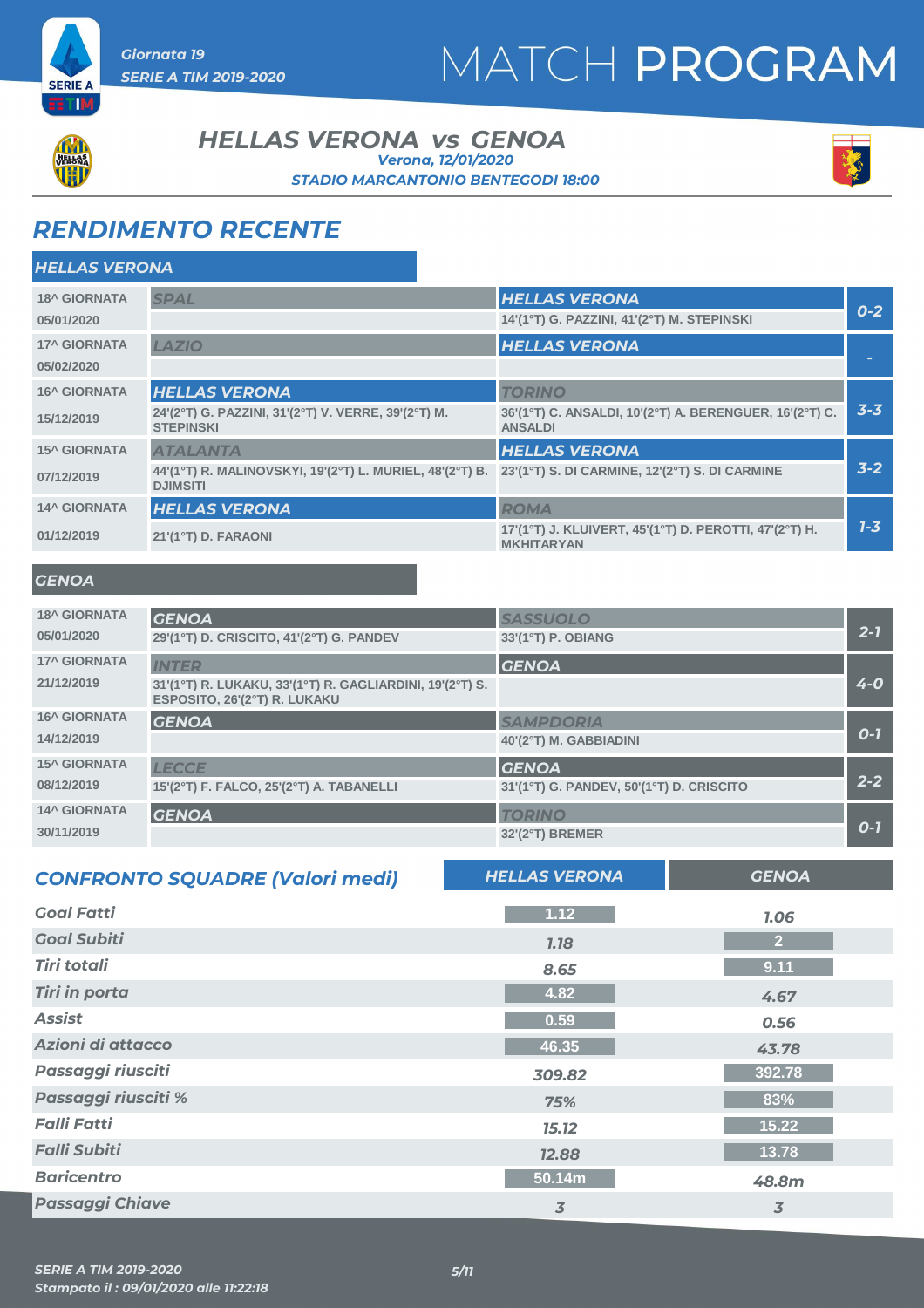# MATCH PROGRAM

**SERIE A** TI

#### **HELLAS VERONA** *vs* GENOA *STADIO MARCANTONIO BENTEGODI 18:00 Verona, 12/01/2020*



### *RENDIMENTO ATLETICO \**

| <b>HELLAS VERONA</b>    | Pres. (Min.)            | <b>Media</b> (km) | Media<br>Sprint (Km) | <b>GENOA</b>           | Pres. (Min.) | Media (km) | Media<br><b>Sprint</b> (Km) |
|-------------------------|-------------------------|-------------------|----------------------|------------------------|--------------|------------|-----------------------------|
| <b>5D. FARAONI</b>      | 17 (1636')              | <b>11.222</b>     | 1.217                | <b>27 S. STURARO</b>   | 4 (336')     | 10.636     | 0.905                       |
| <b>34 S. AMRABAT</b>    | 16 (1434') 10.885       |                   | 0.997                | 29 F. CASSATA          | 10 (737')    | 10.429     | 0.824                       |
| 4 M. VELOSO             | 14 (1228') 10.789 0.888 |                   |                      | <b>20 L. SCHONE</b>    | 15 (1285')   | 10.396     | 0.601                       |
| 13 A. RRAHMANI          | 17 (1618')              | 10.702 0.788      |                      | <b>28 K. AGUDELO</b>   | 8 (679')     | 10.143     | 0.79                        |
| <b>32 M. PESSINA</b>    | 16 (1095') 10.404 0.783 |                   |                      | 21 I. RADOVANOVIC      | 16 (1236')   | 10.031     | 0.671                       |
| <b>21 K. GUNTER</b>     | 15 (1311')              | 10.342 0.584      |                      | <b>18 P. GHIGLIONE</b> | 16 (1354')   | 9.871      | 0.801                       |
| 88 D. LAZOVIC           | 17 (1591')              | 10.201            | 1.128                | <b>8 L. LERAGER</b>    | 11 (862')    | 9.84       | 0.936                       |
| 24 M. KUMBULLA          | 11 (942')               | 9.962             | 0.608                | <b>11 C. KOUAME</b>    | 11 (971')    | 9.682      | 0.928                       |
| <b>33 A. EMPEREUR</b>   | 3(247)                  | 9.343             | 0.496                | <b>14 D. BIRASCHI</b>  | 7(624)       | 9.665      | 0.668                       |
| <b>20 M. ZACCAGNI</b>   | 16 (1084')              | 8.864             | 0.863                | <b>17 C. ROMERO</b>    | 16 (1517')   | 9.649      | 0.615                       |
| <b>8 L. HENDERSON</b>   | 4(210')                 | 8.812             | 0.738                | 33 M. PAJAC            | 11 (815')    | 9.483      | 0.926                       |
| <b>27 P. DAWIDOWICZ</b> | 8 (429')                | 8.807             | 0.512                | <b>4 D. CRISCITO</b>   | 12 (1057')   | 9.444      | 0.555                       |
| <b>10 S. DI CARMINE</b> | 9(592')                 | 8.696             | 0.875                | 99 A. PINAMONTI        | 15 (1205')   | 9.263      | 0.781                       |
| <b>15 S. BOCCHETTI</b>  | 5(326')                 | 8.543             | 0.564                | 2 C. ZAPATA            | 12 (1159')   | 9.225      | 0.562                       |
| <b>9 M. STEPINSKI</b>   | 12 (552')               | 8.331             | 0.855                | <b>32 P. ANKERSEN</b>  | 11 (663')    | 8.732      | 0.786                       |
| <b>14 V. VERRE</b>      | 16 (956')               | 8.209             | 0.691                | <b>13 J. EL YAMIQ</b>  | 3(207)       | 8.664      | 0.469                       |
| 29 E. SALCEDO           | 9(476')                 | 7.167             | 0.712                | <b>19 G. PANDEV</b>    | 15 (739')    | 8.549      | 0.627                       |
| <b>66 G. TUTINO</b>     | 6(250')                 | 6.545             | 0.543                | <b>9 T. SANABRIA</b>   | 8 (396')     | 7.988      | 0.691                       |
| <b>11 G. PAZZINI</b>    | 5(137)                  | 5.735             | 0.555                | <b>3A. BARRECA</b>     | 6 (403')     | 7.86       | 0.785                       |
| <b>3L. VITALE</b>       | 2(45')                  | 3.317             | 0.44                 | <b>15 F. JAGIELLO</b>  | 4(184)       | 7.218      | 0.596                       |
| <b>7E. BADU</b>         | 1(13')                  | 1.727             | 0.104                | <b>91 R. SAPONARA</b>  | 4 (178')     | 6.457      | 0.527                       |
| <b>98 C. ADJAPONG</b>   | 1(10')                  | 1.398             | 0.138                | <b>30 A. FAVILLI</b>   | 8(269')      | 5.981      | 0.534                       |
| 25 A. DANZI             | 1(4')                   | 0.424             | 0.015                | <b>5 E. GOLDANIGA</b>  | 1(56')       | 5.849      | 0.474                       |
|                         |                         |                   |                      | <b>10 S. GUMUS</b>     | 3 (112')     | 5.421      | 0.359                       |
|                         |                         |                   |                      | <b>65 N. ROVELLA</b>   | 1(28')       | 3.81       | 0.258                       |
|                         |                         |                   |                      | <b>85 V. BEHRAMI</b>   | 1(25')       | 2.981      | 0.189                       |
|                         |                         |                   |                      | <b>56 D. CLEONISE</b>  | 4(56)        | 2.011      | 0.264                       |

\* Le informazioni riportate sul Rendimento Atletico sono da intendersi riferite al periodo di permanenza nella squadra corrente.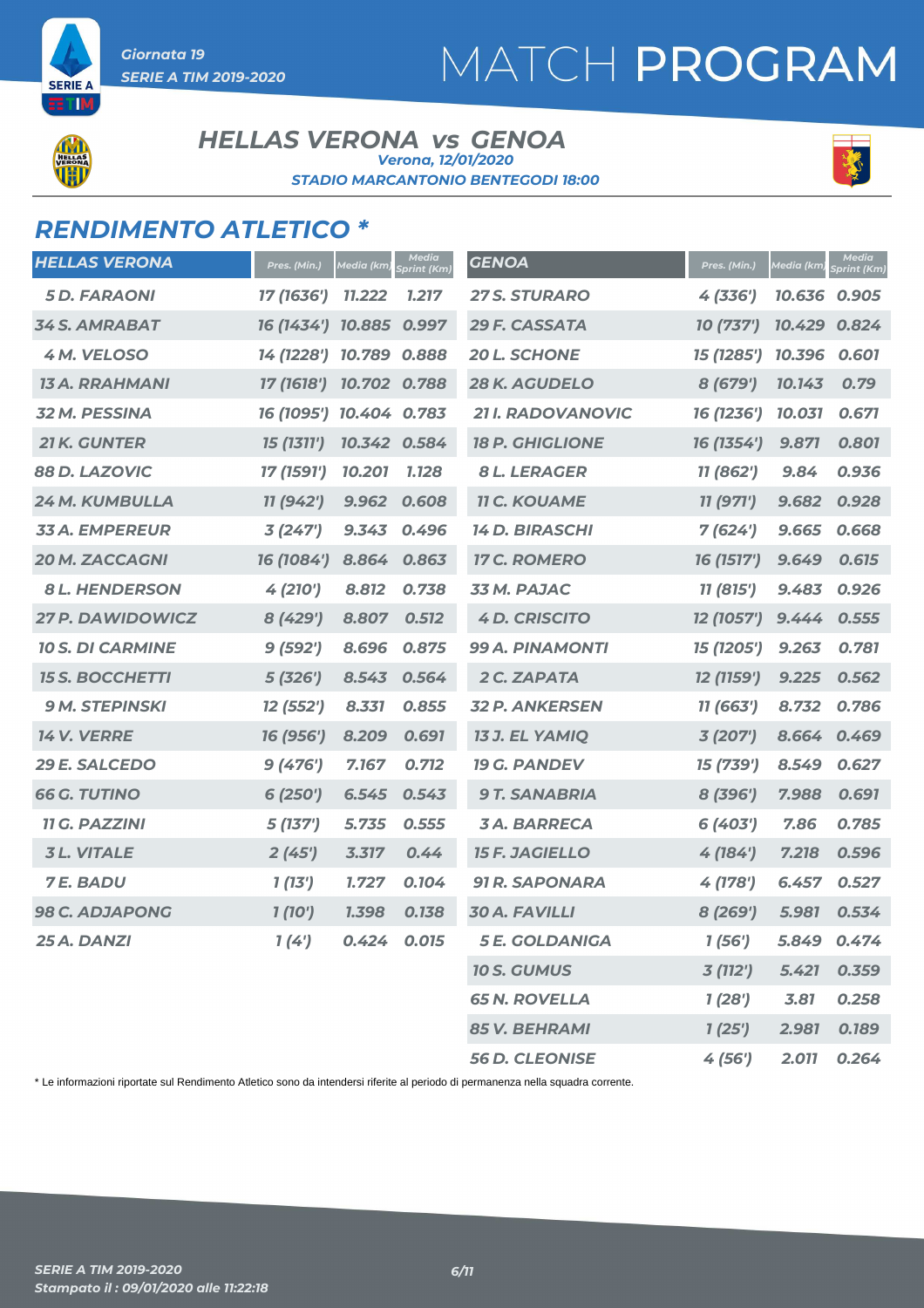# MATCH PROGRAM



**SERIE A** a mu

### **HELLAS VERONA** *vs* GENOA *Verona, 12/01/2020*



### *STADIO MARCANTONIO BENTEGODI 18:00*

*GLI INCONTRI DELLA 19 ^ GIORNATA*

| <b>CAGLIARI</b>      | <b>MILAN</b>    | 11/01/2020 15:00 |
|----------------------|-----------------|------------------|
| <b>LAZIO</b>         | <b>NAPOLI</b>   | 11/01/2020 18:00 |
| <b>INTER</b>         | <b>ATALANTA</b> | 11/01/2020 20:45 |
| <b>UDINESE</b>       | <b>SASSUOLO</b> | 12/01/2020 12:30 |
| <b>FIORENTINA</b>    | <b>SPAL</b>     | 12/01/2020 15:00 |
| <b>SAMPDORIA</b>     | <b>BRESCIA</b>  | 12/01/2020 15:00 |
| <b>TORINO</b>        | <b>BOLOGNA</b>  | 12/01/2020 15:00 |
| <b>HELLAS VERONA</b> | <b>GENOA</b>    | 12/01/2020 18:00 |
| <b>ROMA</b>          | <b>JUVENTUS</b> | 12/01/2020 20:45 |
| <b>PARMA</b>         | <b>LECCE</b>    | 13/01/2020 20:45 |

### *CLASSIFICA SERIE A*

|                      | <b>PTI</b> | <b>GIOC</b>     | <b>VINTE</b>            | <b>NULLE</b>   | <b>PERSE</b>   | GF        | GS     | <b>DIFF.RETI</b> |
|----------------------|------------|-----------------|-------------------------|----------------|----------------|-----------|--------|------------------|
| <b>INTER</b>         | 45         | 18              | 14                      | $\overline{3}$ | $\overline{I}$ | 39        | 15     | $+24$            |
| <b>JUVENTUS</b>      | 45         | 18              | 14                      | $\overline{3}$ | $\overline{1}$ | 35        | 17     | $+18$            |
| <b>LAZIO</b>         | 39         | $17\,$          | 12                      | $\overline{3}$ | $\overline{2}$ | 40        | $17\,$ | $+23$            |
| <b>ROMA</b>          | 35         | 18              | 10                      | 5              | $\overline{3}$ | 33        | 19     | $+14$            |
| <b>ATALANTA</b>      | 34         | 18              | 10                      | 4              | 4              | 48        | 25     | $+23$            |
| <b>CAGLIARI</b>      | 29         | 18              | 8                       | 5              | 5              | 33        | 27     | $+6$             |
| <b>PARMA</b>         | 25         | 18              | $\overline{7}$          | 4              | $\overline{z}$ | 24        | 25     | $-7$             |
| <b>NAPOLI</b>        | 24         | 18              | 6                       | 6              | 6              | 28        | 25     | $+3$             |
| <b>TORINO</b>        | 24         | 18              | $\overline{7}$          | $\overline{3}$ | 8              | 24        | 26     | $-2$             |
| <b>BOLOGNA</b>       | 23         | 18              | 6                       | $\sqrt{5}$     | $\overline{7}$ | 28        | 30     | $-2$             |
| <b>HELLAS VERONA</b> | 22         | $17\phantom{.}$ | $6\phantom{1}6$         | 4              | $\overline{7}$ | <b>19</b> | 20     | $-7$             |
| <b>MILAN</b>         | 22         | 18              | 6                       | 4              | 8              | 16        | 24     | -8               |
| <b>UDINESE</b>       | 21         | 18              | 6                       | $\overline{3}$ | $\overline{9}$ | 14        | 28     | $-14$            |
| <b>SASSUOLO</b>      | 19         | 18              | $\sqrt{5}$              | 4              | $\mathbf{9}$   | 30        | 31     | $-7$             |
| <b>FIORENTINA</b>    | 18         | 18              | 4                       | $\sqrt{6}$     | $\pmb{8}$      | 22        | 29     | $-7$             |
| <b>SAMPDORIA</b>     | 16         | 18              | 4                       | 4              | 70             | 14        | 27     | $-13$            |
| <b>LECCE</b>         | 15         | 18              | $\overline{3}$          | 6              | $\mathbf{9}$   | 22        | 36     | $-14$            |
| <b>BRESCIA</b>       | 14         | 18              | 4                       | $\overline{2}$ | 12             | 76        | 31     | $-15$            |
| <b>GENOA</b>         | 14         | 18              | $\overline{\mathbf{3}}$ | 5              | 10             | <b>19</b> | 36     | $-17$            |
| <b>SPAL</b>          | 12         | 18              | $\overline{3}$          | $\overline{3}$ | 12             | 12        | 28     | $-16$            |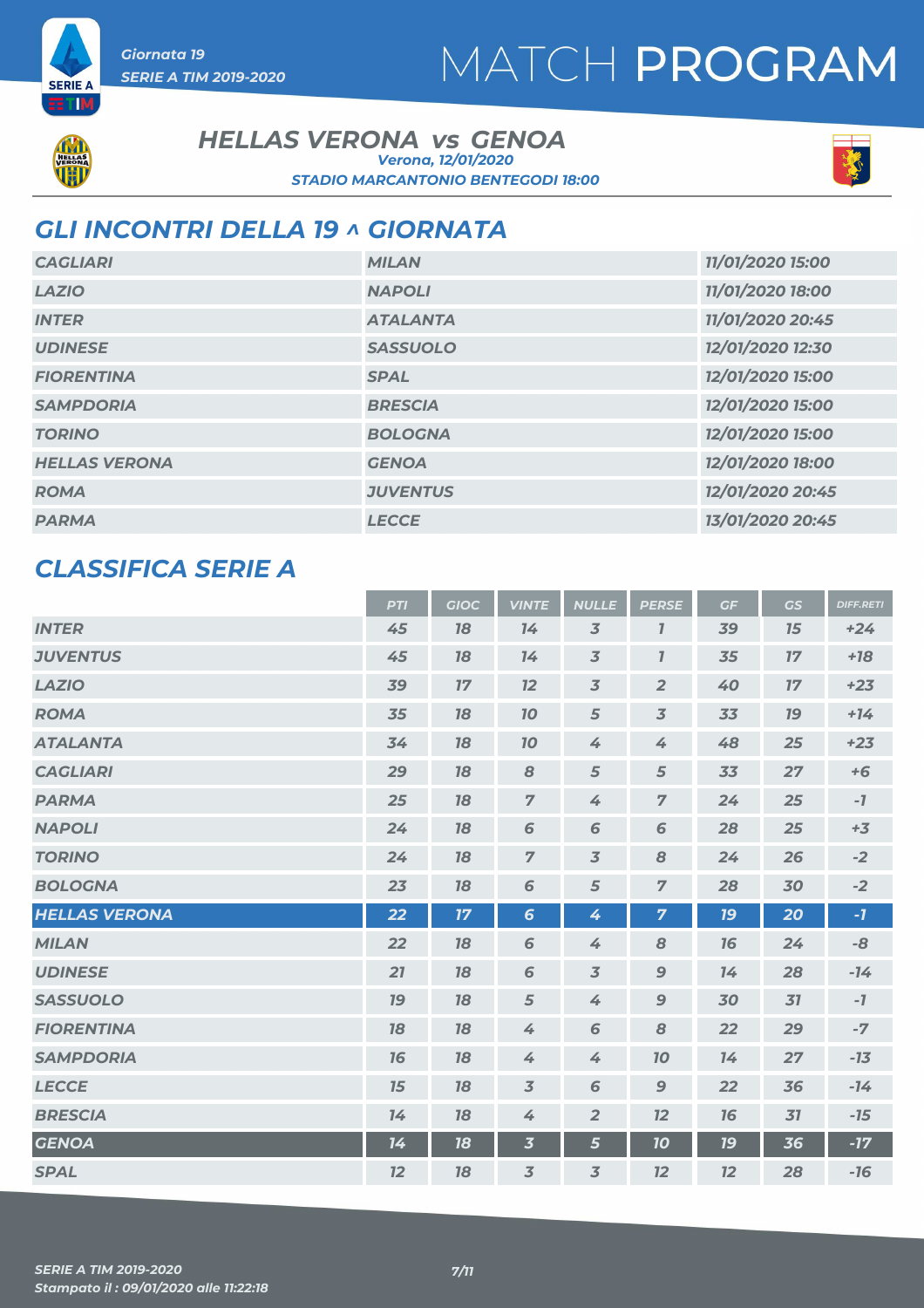# MATCH PROGRAM



**SERIE A** ETIM

> **HELLAS VERONA** *vs* GENOA *STADIO MARCANTONIO BENTEGODI 18:00 Verona, 12/01/2020*



### *CLASSIFICA GIOCATORI*

| <b>RANKING MARCATORI</b> | <b>Gol(Rigore)</b> |
|--------------------------|--------------------|
| <b>T</b> C. IMMOBILE     | LAZ 19(7)          |
| 2 R. LUKAKU              | <b>INT</b> 14(3)   |
| <b>3 C. RONALDO</b>      | <b>JUV</b> 13 (4)  |
| 4 JOAO PEDRO             | CAG 11(2)          |
| 5 L. MURIEL              | ATA 10(4)          |
| 6 J. ILICIC              | ATA 9 (0)          |
| 6 A. BELOTTI             | <b>TOR</b> 9 (5)   |
| <b>6 L. MARTINEZ</b>     | $INT$ 9(2)         |
| <b>9 D. BERARDI</b>      | <b>SAS</b> 8 (0)   |
| <b>9 F. CAPUTO</b>       | SAS 8 (0)          |

### *CLASSIFICA SQUADRE*

| <b>RANKING SQUADRE</b>     | <b>Gol - Media Gol</b> |
|----------------------------|------------------------|
| <b>ATALANTA</b>            | 48<br>2.67             |
| <b>LAZIO</b>               | 2.35<br>40             |
| <b>INTER</b><br>3          | 2.17<br>39             |
| <b>JUVENTUS</b><br>4       | 1.94<br>35             |
| <b>CAGLIARI</b><br>5       | 1.83<br><b>MS</b>      |
| <b>ROMA</b><br>5           | 1.83<br>33             |
| <b>SASSUOLO</b><br>7       | 1.67<br>30             |
| <b>BOLOGNA</b><br>8        | 7.56<br>28             |
| <b>NAPOLI</b><br>8         | 28<br>1.56             |
| <b>PARMA</b><br><b>10</b>  | 24<br>1.33             |
| <b>TORINO</b><br><b>10</b> | 1.33                   |
| <b>FIORENTINA</b>          | 1.22                   |
| <b>LECCE</b><br><b>12</b>  | 1.22<br>22             |
| 14 GENOA                   | <b>79</b><br>1.06      |
| <b>14 HELLAS VERONA</b>    | 1.12<br><u> 16</u>     |
| <b>BRESCIA</b><br>16       | 0.89<br>76             |
| <b>16 MILAN</b>            | 0.89<br>76             |
| <b>18 SAMPDORIA</b>        | 0.78<br>14             |
| <b>18 UDINESE</b>          | 0.78<br>14             |
| 20 SPAL                    | 12<br>0.67             |

|                  | <b>RANKING SQUADRE</b> | Tot Tiri - In Porta - Fuori |                 |            |
|------------------|------------------------|-----------------------------|-----------------|------------|
|                  | <b>ATALANTA</b>        | 275                         | <b>161</b>      | <b>114</b> |
| 2                | <b>NAPOLI</b>          | 254                         | <b>128</b>      | <b>126</b> |
| 3                | <b>LAZIO</b>           | 225                         | 134             | 91         |
| 4                | <b>JUVENTUS</b>        | 223                         | 131             | 92         |
| 5                | <b>ROMA</b>            | 213                         | <b>116</b>      | 97         |
| 6                | <b>BOLOGNA</b>         | 204                         | 777             | 93         |
|                  | <b>INTER</b>           | 197                         | 127             | 70         |
|                  | <b>MILAN</b>           | 197                         | <b>10</b><br>)3 | 94         |
| $\boldsymbol{g}$ | <b>FIORENTINA</b>      | <b>186</b>                  | 97              | 89         |
| <b>10</b>        | <b>SASSUOLO</b>        | 174                         | 98              | 76         |
| 77               | <b>LECCE</b>           | 173                         | 89              | 84         |
| 12               | <b>SAMPDORIA</b>       | <b>165</b>                  | 80              | 85         |
| 13               | <b>GENOA</b>           | 164                         | ۵<br>Ą          | 80         |
| 14               | <b>PARMA</b>           | <b>160</b>                  | 80              | 80         |
| 75               | <b>CAGLIARI</b>        | <b>159</b>                  | 80              | 79         |
| 16               | <b>SPAL</b>            | 155                         | 66              | 89         |
| 77               | <b>TORINO</b>          | 154                         | 85              | 69         |
| 18               | <b>HELLAS VERONA</b>   | 147                         | 82              | 65         |
| 19               | <b>UDINESE</b>         | 146                         | 72              | 74         |
|                  | <b>20 BRESCIA</b>      | <b>136</b>                  | 75              | 61         |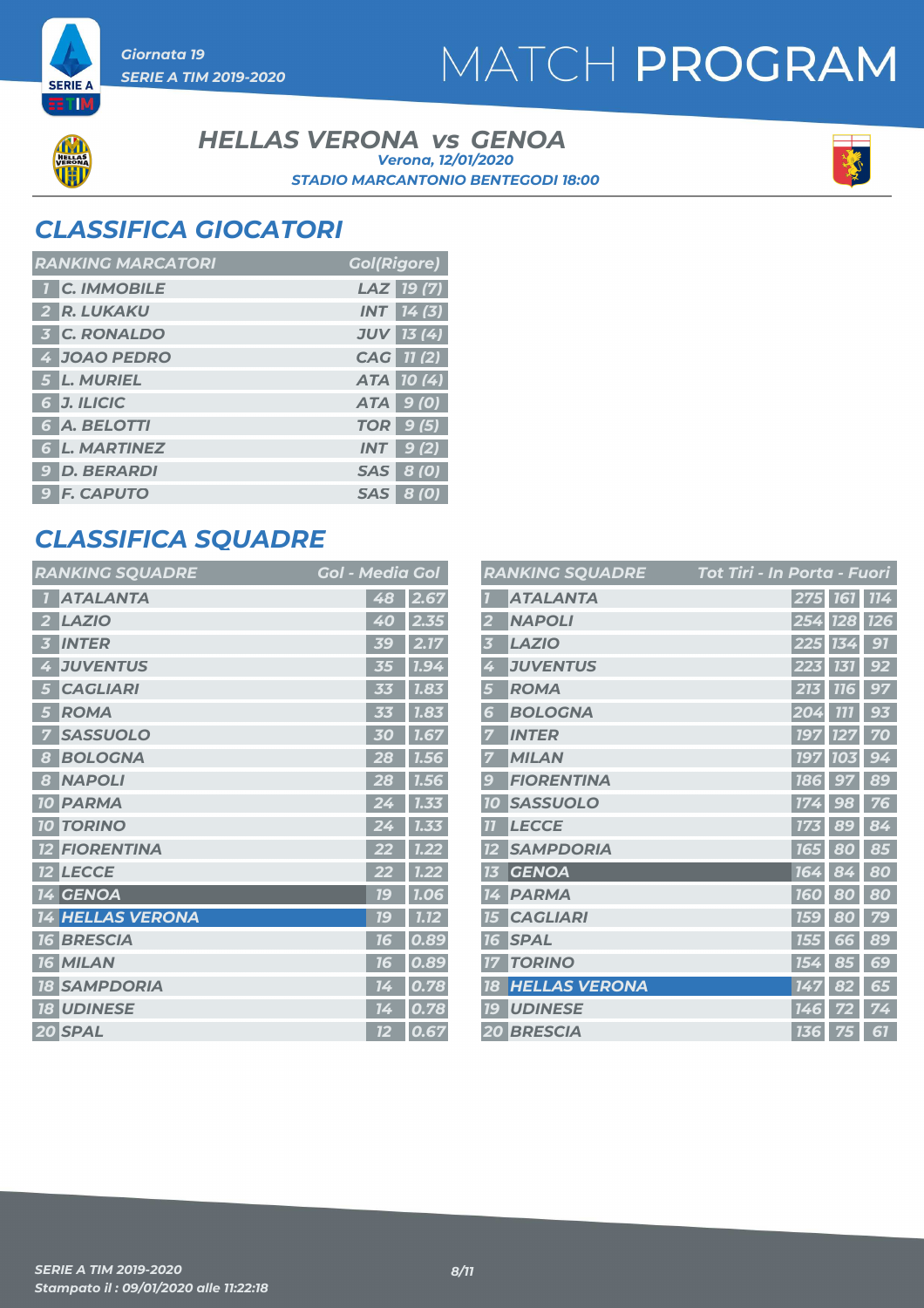# MATCH PROGRAM



**SERIE A** ETIM

#### **HELLAS VERONA** *vs* GENOA *Verona, 12/01/2020*





|                         | <b>KAIYAIIYU JUUADRE</b> | ASSISL |
|-------------------------|--------------------------|--------|
| $\mathbf{I}$            | <b>ATALANTA</b>          | 31     |
| $\overline{\mathbf{2}}$ | LAZIO                    | 29     |
| $\overline{\mathbf{3}}$ | <b>INTER</b>             | 23     |
|                         | 4 SASSUOLO               | 22     |
|                         | 5 JUVENTUS               | 21     |
| $6\overline{6}$         | <b>NAPOLI</b>            | 20     |
| $\overline{\mathbf{z}}$ | <b>PARMA</b>             | 18     |
| $\overline{7}$          | <b>ROMA</b>              | 18     |
| $\overline{9}$          | <b>CAGLIARI</b>          | 16     |
|                         | <b>10 BOLOGNA</b>        | 15     |
|                         | <b>11 FIORENTINA</b>     | 13     |
|                         | <b>12 LECCE</b>          | 12     |
|                         | <b>12 TORINO</b>         | 12     |
|                         | <b>14 BRESCIA</b>        | 10     |
|                         | <b>14 GENOA</b>          | 70     |
|                         | <b>14 HELLAS VERONA</b>  | 10     |
|                         | <b>14 UDINESE</b>        | 10     |
|                         | <b>18 MILAN</b>          | 7      |
|                         | <b>18 SAMPDORIA</b>      | 7      |
|                         | <b>18 SPAL</b>           | 7      |

*RANKING SQUADRE Assist*

| <b>RANKING SQUADRE</b>                     | Passaggi Chiave* |                         |
|--------------------------------------------|------------------|-------------------------|
| <b>NAPOLI</b><br>$\overline{1}$            |                  | 5.77                    |
| <b>LAZIO</b><br>2                          |                  | 4.71                    |
| <b>JUVENTUS</b><br>$\overline{\mathbf{3}}$ |                  | 4.56                    |
| <b>ATALANTA</b><br>4                       |                  | 4.44                    |
| <b>INTER</b><br>5                          |                  | 4.11                    |
| <b>ROMA</b><br>6                           |                  | 4                       |
| <b>MILAN</b><br>7                          |                  | 3.83                    |
| <b>BOLOGNA</b><br>8                        |                  | 3.5                     |
| <b>CAGLIARI</b><br>8                       |                  | 3.5                     |
| <b>10 FIORENTINA</b>                       |                  | 3.33                    |
| <b>11 SASSUOLO</b>                         |                  | 3.22                    |
| $12$ GENOA                                 |                  | $\overline{\mathbf{3}}$ |
| <b>12 HELLAS VERONA</b>                    |                  | $\overline{\mathbf{3}}$ |
| <b>12 TORINO</b>                           |                  | $\overline{\mathbf{3}}$ |
| <b>15 LECCE</b>                            |                  | 2.72                    |
| <b>15 PARMA</b>                            |                  | 2.72                    |
| <b>17 SAMPDORIA</b>                        |                  | 2.67                    |
| <b>18 BRESCIA</b>                          |                  | 2.39                    |
| <b>19 UDINESE</b>                          |                  | 2.33                    |
| 20 SPAL                                    |                  | 2.28                    |
| * Valori medi per partita.                 |                  |                         |

| <b>RANKING SQUADRE</b>                     | Passaggi riusciti | $%$ * |
|--------------------------------------------|-------------------|-------|
| <b>JUVENTUS</b>                            | 520.72            | 87    |
| <b>NAPOLI</b><br>$\overline{\mathbf{2}}$   | 506.67            | 86    |
| <b>SASSUOLO</b><br>$\overline{\mathbf{3}}$ | 468.5             | 85    |
| <b>ATALANTA</b><br>4                       | 449.67            | 83    |
| <b>INTER</b><br>5                          | 447.22            | 84    |
| <b>MILAN</b><br>6                          | 434.22            | 84    |
| <b>LAZIO</b><br>7                          | 430.65            | 84    |
| <b>ROMA</b><br>8                           | 409.39            | 84    |
| <b>GENOA</b><br>9                          | 392.78            | 83    |
| <b>BOLOGNA</b><br><b>10</b>                | 383.17            | 81    |
| <b>FIORENTINA</b><br>77                    | 363.22            | 81    |
| <b>12 UDINESE</b>                          | 340.61            | 80    |
| <b>13 CAGLIARI</b>                         | 328.83            | 79    |
| <b>14 LECCE</b>                            | 327.5             | 80    |
| <b>15 SPAL</b>                             | 320.78            | 79    |
| <b>16 HELLAS VERONA</b>                    | 309.82            | 75    |
| <b>17 TORINO</b>                           | 306.56            | 77    |
| <b>18 PARMA</b>                            | 286.89            | 77    |
| <b>19 SAMPDORIA</b>                        | 286.22            | 75    |
| <b>20 BRESCIA</b>                          | 264.72            | 74    |
|                                            |                   |       |

| * Valori medi per partita. |  |  |
|----------------------------|--|--|
|                            |  |  |

| <b>RANKING SQUADRE</b>          | Recuperi* |
|---------------------------------|-----------|
| <b>HELLAS VERONA</b>            | 98.29     |
| <b>UDINESE</b>                  | 91        |
| <b>PARMA</b><br>3               | 89.94     |
| <b>TORINO</b><br>4              | 88.11     |
| <b>SPAL</b>                     | 83.17     |
| <b>CAGLIARI</b><br>6            | 82.06     |
| <b>BRESCIA</b><br>7             | 81.89     |
| <b>SAMPDORIA</b><br>8           | 80.78     |
| <b>ATALANTA</b><br>9            | 80.61     |
| <b>MILAN</b><br>10 <sup>1</sup> | 79.56     |
| <b>INTER</b><br><b>77</b>       | 79.33     |
| <b>12 FIORENTINA</b>            | 79.22     |
| <b>13 BOLOGNA</b>               | 78.78     |
| <b>14 LECCE</b>                 | 77.06     |
| <b>15 ROMA</b>                  | 76.56     |
| <b>16 GENOA</b>                 | 76.39     |
| <b>17 LAZIO</b>                 | 73.53     |
| <b>18 JUVENTUS</b>              | 73.06     |
| <b>19 SASSUOLO</b>              | 68.28     |
| 20 NAPOLI                       | 64.83     |
|                                 |           |

Valori medi per partita.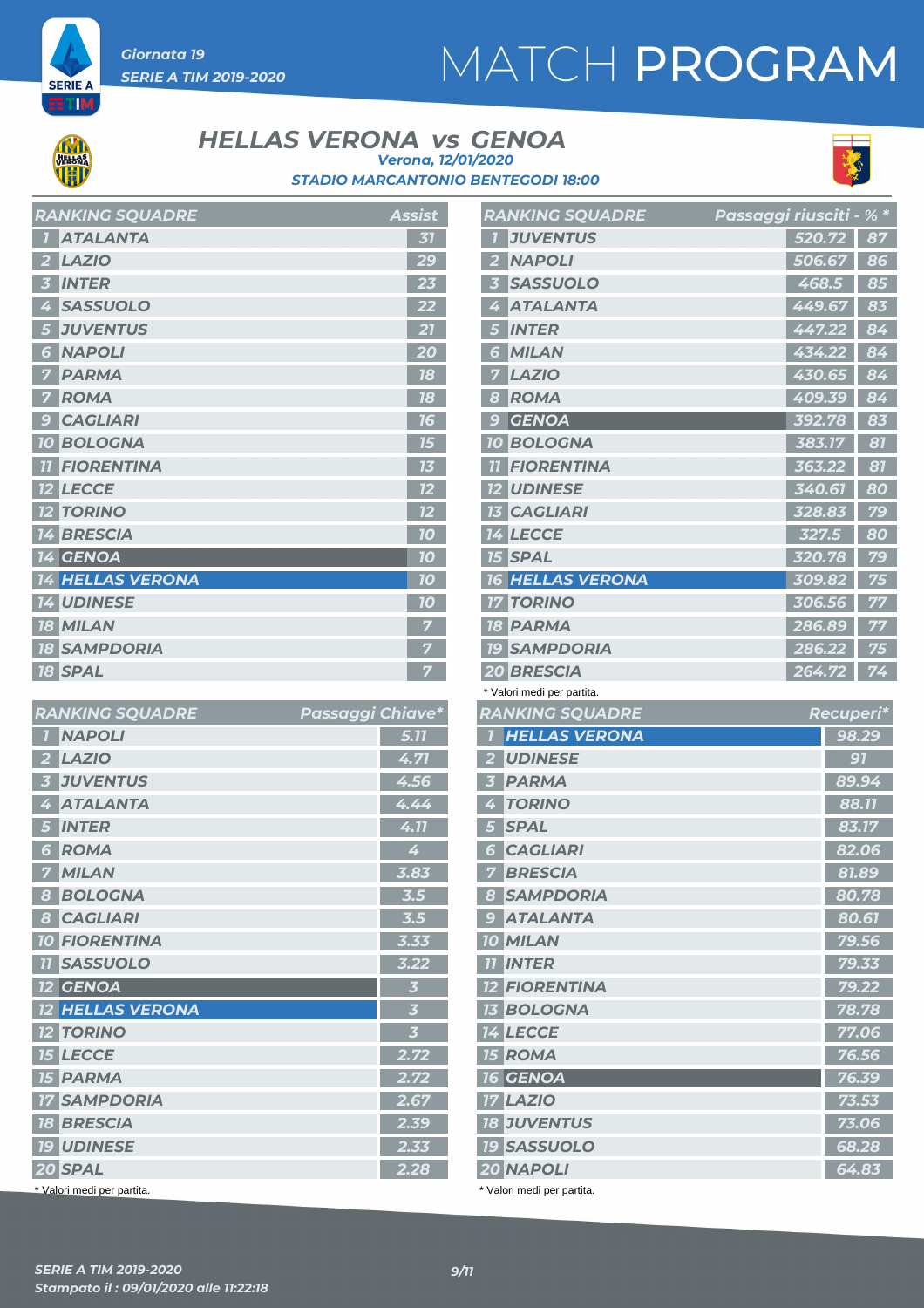# MATCH PROGRAM



**SERIE A** ETIM

#### **HELLAS VERONA** *vs* GENOA *Verona, 12/01/2020*





| RANKING SQUADRE                 | Tot. Parate - Media |
|---------------------------------|---------------------|
| <b>SPAL</b>                     | 86<br>4.78          |
| <b>PARMA</b>                    | 84<br>4.67          |
| <b>LECCE</b>                    | 79<br>4.39          |
| <b>TORINO</b><br>4              | 75<br>4.17          |
| <b>SASSUOLO</b>                 | 4.11                |
| <b>BRESCIA</b><br>Б             | Z,                  |
| <b>UDINESE</b>                  | 67<br>3.72          |
| <b>GENOA</b><br>8               | 66<br>3.67          |
| <b>CAGLIARI</b><br>$\epsilon$   | 64<br>3.56          |
| <b>JUVENTUS</b><br>70           | 3.56<br>64          |
| <b>SAMPDORIA</b><br>77          | 3.39<br>51          |
| <b>HELLAS VERONA</b>            | 67<br>3.59          |
| <b>13 MILAN</b>                 | 3.39<br>61          |
| <b>FIORENTINA</b><br>14         | 3.28<br>59          |
| <b>BOLOGNA</b><br>15            | 3.28<br>59          |
| <b>LAZIO</b><br>16              | 3.41<br>58          |
| <b>ROMA</b>                     | 2.78<br>50          |
| <b>INTER</b><br>18 <sup>1</sup> | 48<br>2.67          |
| <b>18 NAPOLI</b>                | 48<br>2.67          |
| 20 ATALANTA                     | 43<br>2.39          |

|                 | <b>RANKING SQUADRE</b> | <b>Media Km</b> |
|-----------------|------------------------|-----------------|
|                 | <b>INTER</b>           | 111.842         |
| 2               | <b>PARMA</b>           | 109.711         |
| 3               | <b>JUVENTUS</b>        | 109.301         |
| 4               | <b>HELLAS VERONA</b>   | 109.09          |
| 5               | <b>LECCE</b>           | 108.816         |
| 6               | <b>FIORENTINA</b>      | 108.649         |
|                 | <b>ATALANTA</b>        | 108.628         |
| 8               | <b>SAMPDORIA</b>       | 108.55          |
| 9               | <b>LAZIO</b>           | 108.544         |
| <b>10</b>       | <b>BOLOGNA</b>         | 108.477         |
| $\overline{11}$ | ROMA                   | 108.321         |
|                 | <b>12 SASSUOLO</b>     | 108.18          |
|                 | <b>13 SPAL</b>         | 107.744         |
|                 | <b>14 MILAN</b>        | 106.938         |
|                 | <b>15 UDINESE</b>      | 106.545         |
|                 | <b>16 BRESCIA</b>      | 106.542         |
|                 | <b>17 CAGLIARI</b>     | 105.795         |
|                 | <b>18 NAPOLI</b>       | 104.964         |
|                 | 19 GENOA               | 104.34          |
|                 | <b>20 TORINO</b>       | 103.735         |